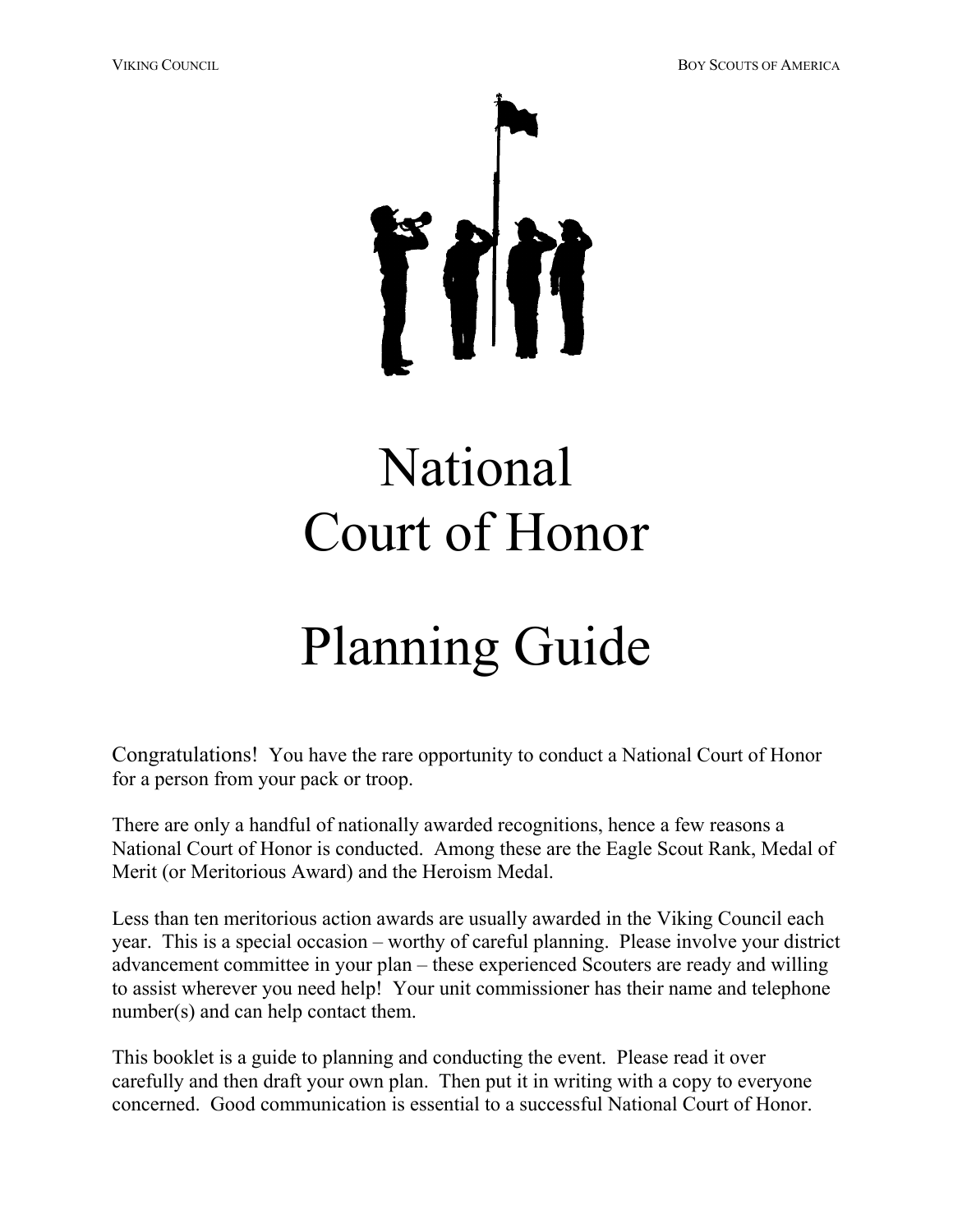# NATIONAL COURT OF HONOR PLANNING GUIDE

#### PREPARING THE PLAN

A National Court of Honor is conducted for the presentation of a National Award only. Please don't plan to present other awards at this event.

A few items to include in your plan are:

- Location
- Guest List
- Media Coverage
- Rehearsal
- The Ceremony
- Reception

Let's look at these one at a time.

#### LOCATION

You'll need a space large enough for everyone in your group and special guests. If your unit is chartered by a church, try to reserve the sanctuary – it usually has a sound system and has a raised front to place the award recipient. If you choose a school, try for the auditorium, or at least a room with a stage.

#### GUEST LIST

On such a special occasion, you'll want to invite guests to witness the presentation. Here are some ideas – you may formally invite them (printed or typed invitation) or invite them by wordof-mouth.

- Family and friends
- Cub Scout pack & pack committee
- Boy Scout troop & troop committee
- Chartering Organization leadership
- Government: mayor, council members, state senators and representatives, etc.
- School: friends, teachers, principal
- Church: friends, pastor, teachers
- Scouting: Viking Council Scout Executive, Council President, Council Commissioner, District Director/Executive, District Chairman, District Commissioner, Unit Commissioner
- Photographer
- Media

#### MEDIA COVERAGE

An award for saving life is NEWS! Send a photocopy of the citation, a copy of your ceremony plan, and the invitation to these:

- Your community newspaper
- Your community radio station, if you have one
- Recipient's (or parents) employers
- Television stations
- Major newspapers (Minneapolis Star & Tribune Community Section)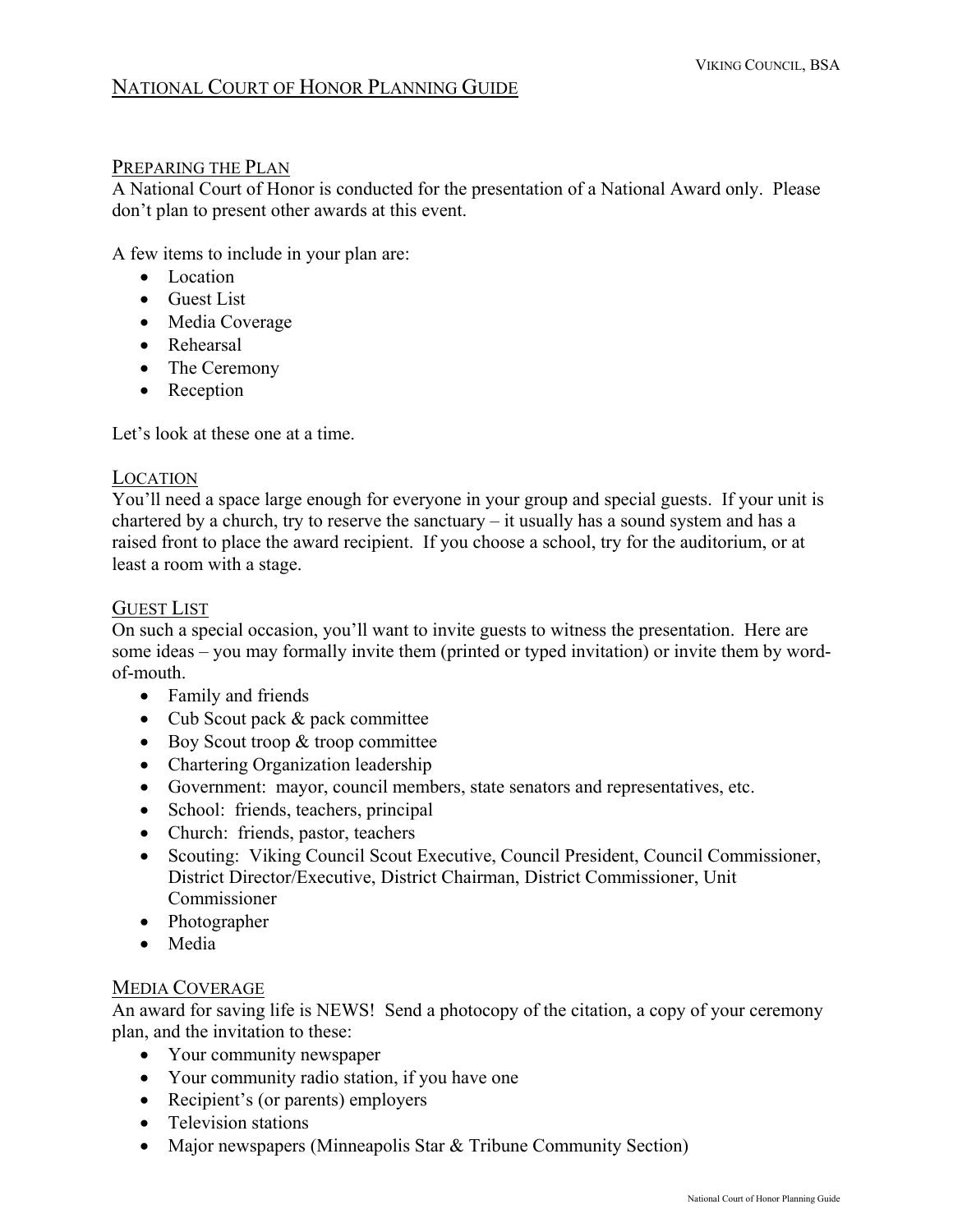# NATIONAL COURT OF HONOR PLANNING GUIDE

#### MEDIA COVERAGE *(cont.)*

If, for whatever reason, your community newspaper cannot be present at the actual ceremony, PLAN AHEAD and have someone take a couple of good sharp photographs (keeping track of each person's name and address) and get these, along with a ceremony description, to the newspaper *as soon as possible* after the ceremony. Releases provided to newspapers are much more likely to be printed if a good picture is included.

Television stations usually appreciate a short telephoned reminder the morning of the ceremony. When you call, ask for the News Department.

#### REHEARSAL

It goes without saying that everything should be practiced – and this is no exception. Gather everyone that has a part in the ceremony (include the photographer…who'll need to check positions and lighting) and run through the entire program. If it's shakey- do it until everyone feels okay.

Here are some items to check during rehearsal:

- Lighting
- Sound system
- Building heat (cooling)
- Seating
- Stage props (tables, chairs)
- Ceremony script

#### THE CEREMONY

Here are some key elements in an awards ceremony – write yours to fit your situation.

- 1. Master of Ceremonies calls group to order.
- 2. Flag presentation by Cub Scouts or Boy Scouts.
- 3. Invocation by member of clergy. (If location is a church, be sure to invite the head minister to do this.)
- 4. Introduction of guests (make sure that they're present before announcing their names!) you may want them to take their seats on the stage at this time.
- 5. Introduction of rescued person.
- 6. Introduction of award recipient & parents.
- 7. Explanation of National Court of Honor and the Meritorious Award being presented.
- 8. Award presentation readings, award presentations, medal pinnings, etc. can be done by guests, parents, rescued person – have the appropriate person do it.
- 9. Guest speaker's short talk (ten minutes at most).
- 10. Other presentations or short talks (limit to three minutes).
- 11. Award presentation
	- Have recipient stand
	- Have citation read
	- Pin medal on left pocket flap of uniform
	- Present embroidered square knot (where appropriate)
	- Present citation
- 12. Thanks to all for coming, and announcement of how the reception will be handled.
- 13. Close of National Court of Honor may wish to retire colors and have benediction.